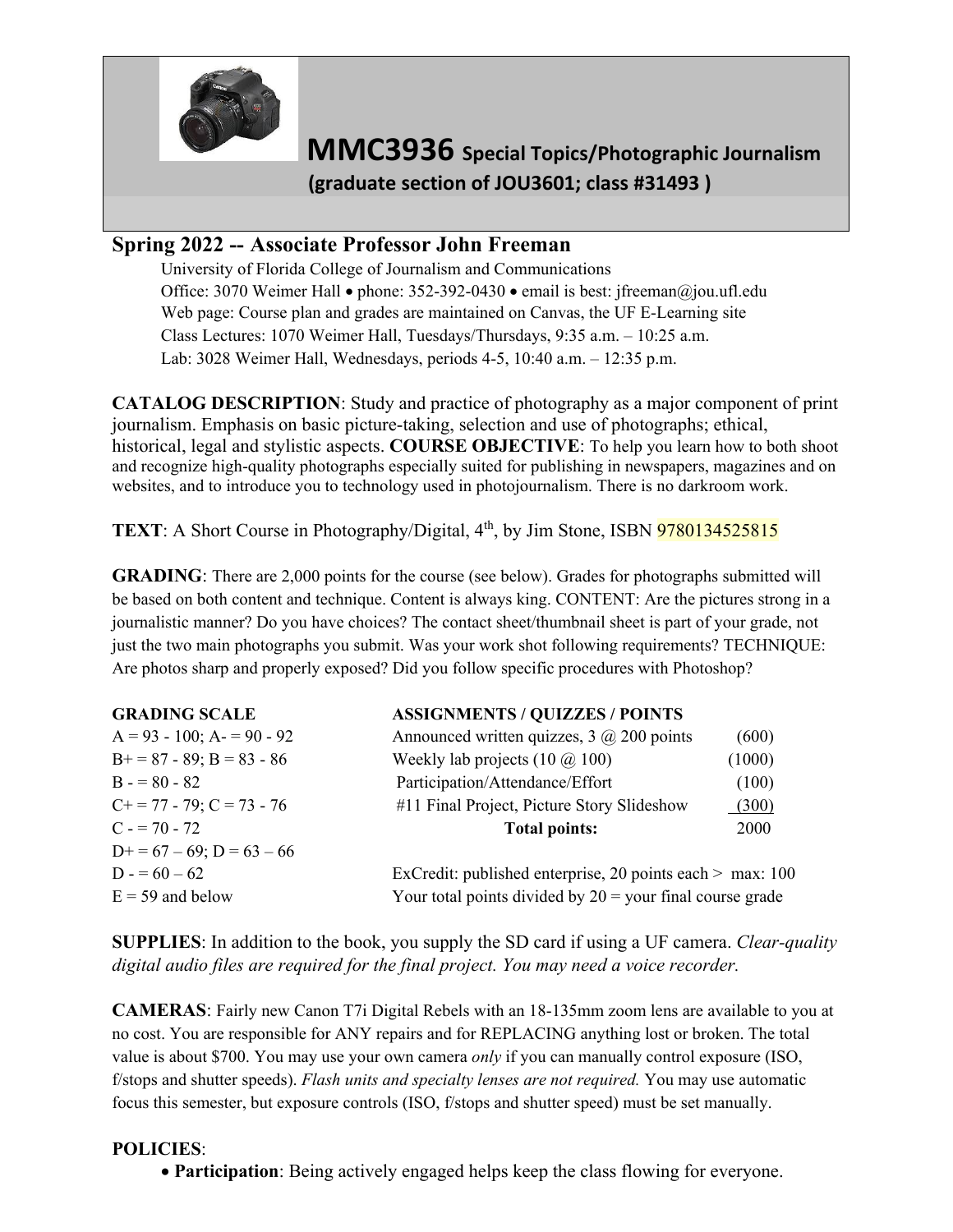Everyone starts with 100 out of 100! Your 100 participation points will drop if you don't seem engaged in the class. Listen! Take notes! Ask questions! Answer questions! Watch the slideshows! "Canvas" is used for most announcements, but check UFL email often.

• **Office hours**: I will be available after the T and TH lectures (10:30-11:30 a.m.) in my office, 3070 Weimer Hall. Otherwise, it's best to reach me on email: [jfreeman@jou.ufl.edu](mailto:jfreeman@jou.ufl.edu)

• **Submitting assignments**: With most assignments, you'll submit two photos plus a Photoshop-made "contact sheet" of your Top-20 images via Canvas. Caption information is required for all photos. The Top-20 contact sheet is part of the grade *–* not just your submitted photographs with captions. You should have alternative choices and show effort. Assignments will be due at the end of *lab* – by 12:35 p.m on Wednesday.

• **Subjects in your photographs:** *No one should appear more than once in any assignment; find new people*. Avoid family members and close friends as subjects; be a journalist. This includes the final project. Always practice safe social distancing with subjects.

• **Late work and other penalties**: Deadlines are essential to journalism. Photos turned in late lose 10 points that day and 10 points every calendar day thereafter. Assignments submitted without catchlines or credit lines: -5 points each. Typos or spelling errors, -5. Name/fact errors: minus 50!! I like to operate on a no-excuses basis – please be a professional.

• **Optional Resubmission**: You may re-shoot and resubmit any one assignment from #1 - #10 (except #9, the FP Preview), even a zero. If the work is better, the higher grade is substituted for the original. Grades are not automatically higher, but you won't get a lower one. You must re-shoot the entire assignment, not just change a caption. The resubmission is due by the last lab.

• **No drinks and food in class**: Sorry; it is university policy that drinks and food are not allowed in class. Food is a real issue. Please, no crunchy candy wrappers or smelly onions!

• **Academic honesty**: All work must be your own. Cheating is absolutely not tolerated. It is also your responsibility to obtain correct IDs of people in your photos, and true information. Photos must be shot during this semester. You must compose the shots, determine exposure settings, push the shutter button and process Photoshop on your own. Same for the final project.

• **Special needs**: "Students requesting classroom accommodation must first register with the Dean of Students Office. The Dean of Students will provide documentation to the student who must then provide this documentation to the instructor when requesting accommodation."

• **Course evaluations:** Students are expected to provide feedback on the quality of instruction in this course by completing online evaluations at https://evaluations.ufl.edu. "Gator Evals" on Canvas are typically open during the last two weeks of the semester. Please do one.

• **Your basic well-being**: Please contact me privately if you ever feel threatened, unsafe or sexually harassed in or out of the classroom. I am a designated "Campus Security Authority."



ABOUT YOUR PROFESSOR: (Because this is a photo class, here's what he looks like! Sorta.) Associate Professor John Freeman teaches this class from a professional viewpoint, acting as a newspaper picture editor. He joined the UF faculty in 1991 after working as a Wichita Eagle staff photographer for six years, and photojournalism instructor at Wichita State University for 10 years. He has a bachelor's degree in journalism from the University of Missouri and a master's in communications from Wichita State University. In summer 2002, he shot for six weeks at The Record in Bergen County, N.J., on a fellowship funded by the American Society of Newspaper Editors. Earlier he was awarded a Faculty Fellowship for eight weeks of study at National Geographic magazine in Washington, D.C., and one summer Mr. Freeman shot for *The Los Angeles Times* in Orange Co., Calif. He has a sarcastic sense of humor but wants you to benefit greatly from this course. Call him Mr. Freeman or Professor Freeman, but not "Doctor Freeman" (he has only a master's). Don't call him "John" unless you're also over 50. He has won the CJC "Teacher of the Year" award twice. So listen to him, and take lots of notes to succeed.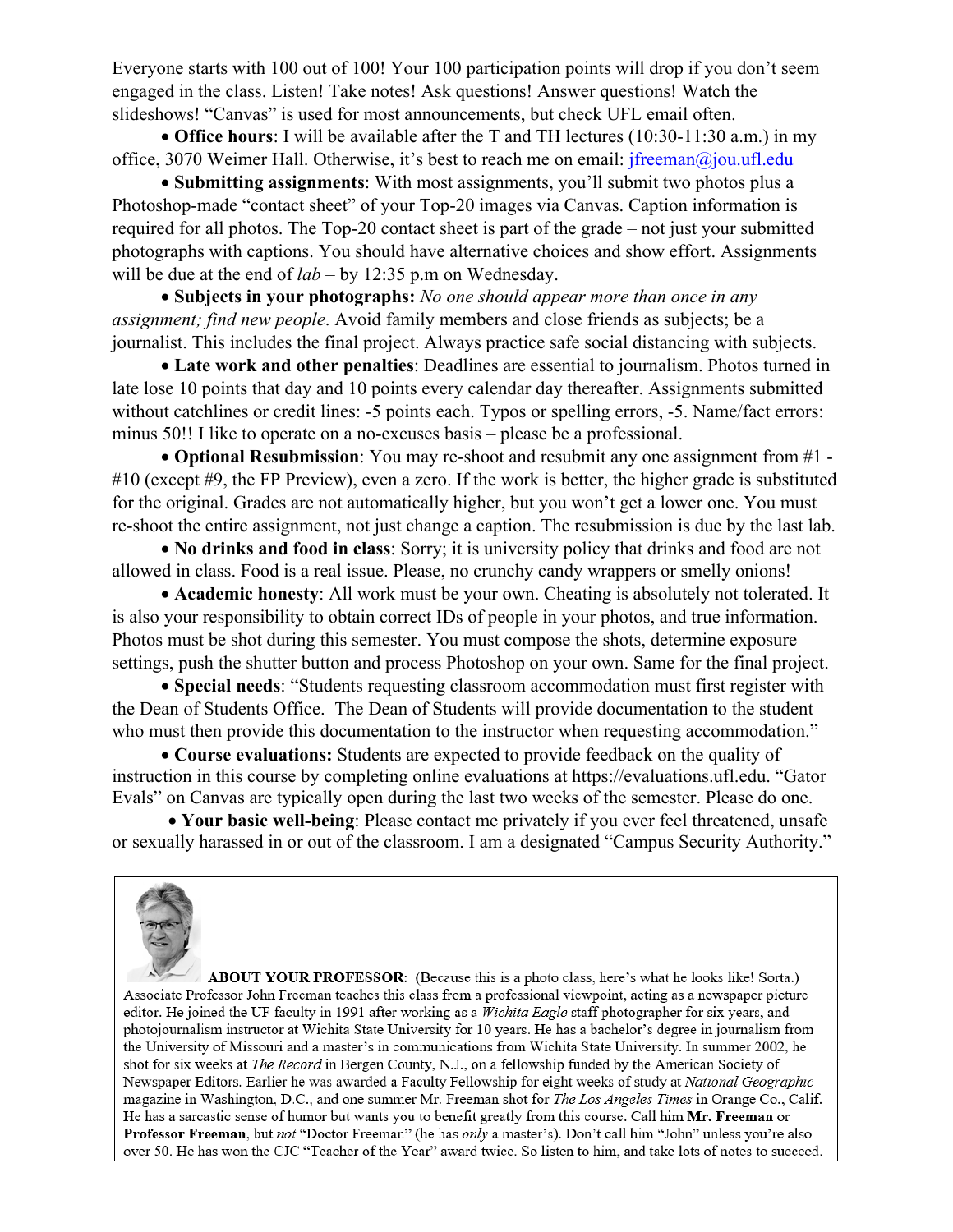Associate Professor John Freeman – [jfreeman@jou.ufl.edu](mailto:jfreeman@jou.ufl.edu)

*Always check Canvas "Assignments" for the latest requirements and/or clarifications!*

# **PHOTO ASSIGNMENTS (shoot in manual mode)**

1. **Depth-of-Field/Motion**. This assignment requires that you shoot three different types of pictures. With the two DOF photos, use objects bigger than a football and have other "stuff" behind your subject 10 feet or more away. Use 18mm. (a) For the *shallow* DOF part of the assignment, shoot pictures with your lens set at its widest aperture (smallest f/stop number: f/3.5). Your meter will suggest the proper shutter speed – don't forget about the SSSR. Subject: about 1-2 feet away in low light. Background in finished pic should look blurry. If the meter's suggestion is for less than 1/15th, you're in light that's too dim and you'll get shaky photos, so move to a brighter area or increase ISO. (b) For the *great* DOF part of the assignment, keep lens at 18mm as in #1, have *same subject the same distance away*, shoot pictures outdoors in bright light at f/22, letting the meter determine shutter speed. Again, focus on the subject. Background should turn out sharp also. (Yes, parts A and B could be done in the same spot outdoors). (c) Taking care to "fill the frame," take posed stop-motion pictures outside in bright light at 1/2000th, letting the meter suggest the right f/stop. Be sure the person is in focus; the background sharpness doesn't matter. Get their feet off the ground! The 1/2000th shot should freeze subject motion and be posed. Person is to be moving right/left (or) up/down in these photos. Do not photograph moving cars or animals. Photoshop parts #a and #b (same subject), and #c -- plus make a contact sheet. For captions, just type this description: Shallow DOF, Great DOF, and Stop Motion. File names? Save these as: YourLastName1a.jpg, YourLastName1b.jpg and 1cYourLastName.jpg (notice 1c comes first).

2. **Head Shot**. Make these journalistic vertical close-up photos of someone's face. Fill your frame and use an ultra-plain, out-of-focus, one-tone background. This assignment calls for posed pictures in soft, natural (sun) light that you find. Do not shoot at 18mm because the face will look bowed/stretched/awful. Do you have Rembrandt or rim light? Is person facing the light? Eye contact is required here (have subjects look at the camera). Avoid bright, direct sunlight. Photograph two subjects, each in different locations and put nine of each subject on the contact sheet. Vary their poses. Use other tips from class. Look at the "bad" examples online, too. Two photos + contacts. *Examples: [http://www.jou.ufl.edu/people/faculty/jfreeman/3601-p~1.htm](http://www.jou.ufl.edu/people/faculty/jfreeman/3601-p%7E1.htm)*

3. **Quality of light**. The way light looks will make or break many pictures. It changes all the time. Find natural sunlit *daytime* situations that looks interesting--yet fleeting--because of the lighting. Look indoors and outdoors, up and down. On a sunny day, shoot early in the morning or late in the evening. Strong backlighting produces silhouetted subjects. Find unposed scenes as you catch a unique moment. You must have a human form (or large animal) somewhere in the photo, and remember to capture one of the three main topics that were presented in class. Do not use flash. Two photos + contacts. *Examples: [http://faculty.jou.ufl.edu/jfreeman/3601-q~2.htm](http://faculty.jou.ufl.edu/jfreeman/3601-q%7E2.htm)*

4. **Environmental Portrait/Person Working**. This assignment requires shooting two parts--use different subjects for each part and shoot them in different locations. For the Environmental Portrait, background and surroundings are important, although your subject still needs to show up well. You're the boss for this posed session. Watch the composition to help make a nice photo. Can we tell the subject's occupation? We need some atmosphere. Part II, Person Working, must be an unposed photo of someone else doing an interesting visual job. Avoid dull, sittingbehind-the-desk photos, on the phone or typing. Try for an unusual angle. The person must be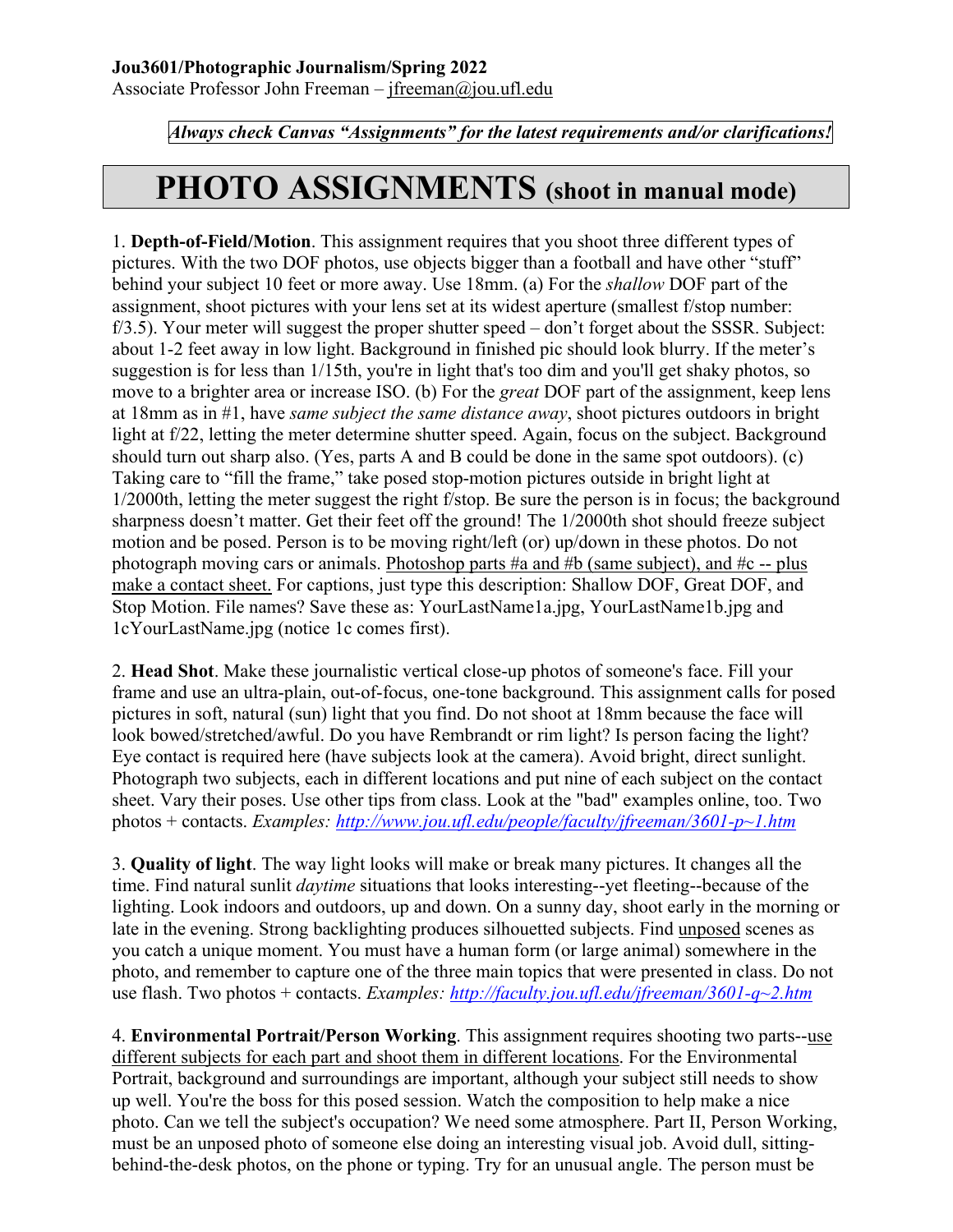recognizable--don't forget to show the subject's face. The location is not so important. Select the one best image from each style. Turn in two files – one Environmental and one Person Working. The contact sheet must clearly show both types. Do not "mix" the styles when shooting each subject. *Examples: [http://www.jou.ufl.edu/people/faculty/jfreeman/3601-w~1.htm](http://www.jou.ufl.edu/people/faculty/jfreeman/3601-w%7E1.htm)*

5. **Interaction**. Take candid feature photos in situations involving only three people (no extra bodies in the background!) Show how these people are interrelating, or not. Watch the composition and ask, "What is my bonus element?" Be sure the photo is unposed. Avoid tonal mergers. Don't let subjects look at the camera. Must be strangers, not people you know. Remember, only three people! Do they "pop out?" An exception is made for this assignment ONLY: No IDs are required, to free up your creativity. Avoid tonal-merging, overlapping people. Don't forget the contact sheet is part of the grade. Submit two shots that vary in composition. *Examples: [http://www.jou.ufl.edu/people/faculty/jfreeman/3601-i~1.htm](http://www.jou.ufl.edu/people/faculty/jfreeman/3601-i%7E1.htm)*

6. **Weather**. (*Two* photos needed; only one can be passive). How can you relate the weather situation to a newspaper reader and also make an interesting picture? It's usually done with people in the pictures doing weather-related activities. Let things happen and find candid situations. Draw on tips you've picked up from other assignments to help make these photos publishable quality. Look for people enjoying or confronting the weather. Remember facial expressions always help. Photos must be "found"—not posed. Get published in the *Alligator* if timely and good. *Examples: [http://www.jou.ufl.edu/people/faculty/jfreeman/3601-r~1.htm](http://www.jou.ufl.edu/people/faculty/jfreeman/3601-r%7E1.htm)*

7. **Sports**. This can be from any sport: indoors (it's much harder to get sharp), outdoors, game or solo action (but avoid shooting only solo tennis; contacts should show other efforts). Can you catch the peak action? Is the scene "frozen?" How close can you get? Do the subjects stand out well? You must have one unposed "sports action" photo and one "sports feature," from one event/place, or two action shots that look different. Let's see faces! Choose a situation your lens can get close to. Use telephoto. Yes, these can be at a practice. Try to show competition. *Examples: [http://www.jou.ufl.edu/people/faculty/jfreeman/3601-s~1.htm](http://www.jou.ufl.edu/people/faculty/jfreeman/3601-s%7E1.htm)*

**8. Flash.** Using techniques discussed in class and covered in the textbook, use your camera's pop-up flash in a creative manner. These could be posed environmental portraits, a blurred-flash action shot or anything that shows a sharp subject lit by the flash. You'll need a lit-up, colorful background, neon lights, car taillights at night, computer screens in back, atmosphere inside a restaurant, etc., with subject close to the camera and in dim, dark light. Two photos + contacts.

**9. Final Project Preview.** Pitch your FP story idea (50 pts.) and show two photos (25 pts. each)

**10. Enhanced Portrait**. Examples for these set-up, controlled portraits will be shown during class discussion. See Canvas/Assignments for the latest details. Two images + contact sheet.

**11. FINAL PROJECT**: This project will take up the final 2-3 weeks of the course, and the pictures will be all candid (not posed). You are documenting life -- not directing it. No faked photos! Please, no family members or roommates. Find someone with a story to tell. Recording and editing excellent audio is a big part of the grade. Produce a picture story on one person you can be around. Document his/her lifestyle: maybe school, work, home, sports or recreation. Plan on visiting 3+ locations. You'll need about 20-30 great *horizontal* pictures and a 90-second soundtrack. No longer – be concise! The FP counts as three regular assignments (300 points), and should demonstrate you can shoot and recognize good photos. Full submission procedures will be explained in class. Your presentation can be made with any slideshow software you know, such as Premiere Pro or iMovie (but remove all moving transitions/effects). The project is DUE and will be shown during the final lab so you can share it with your classmates.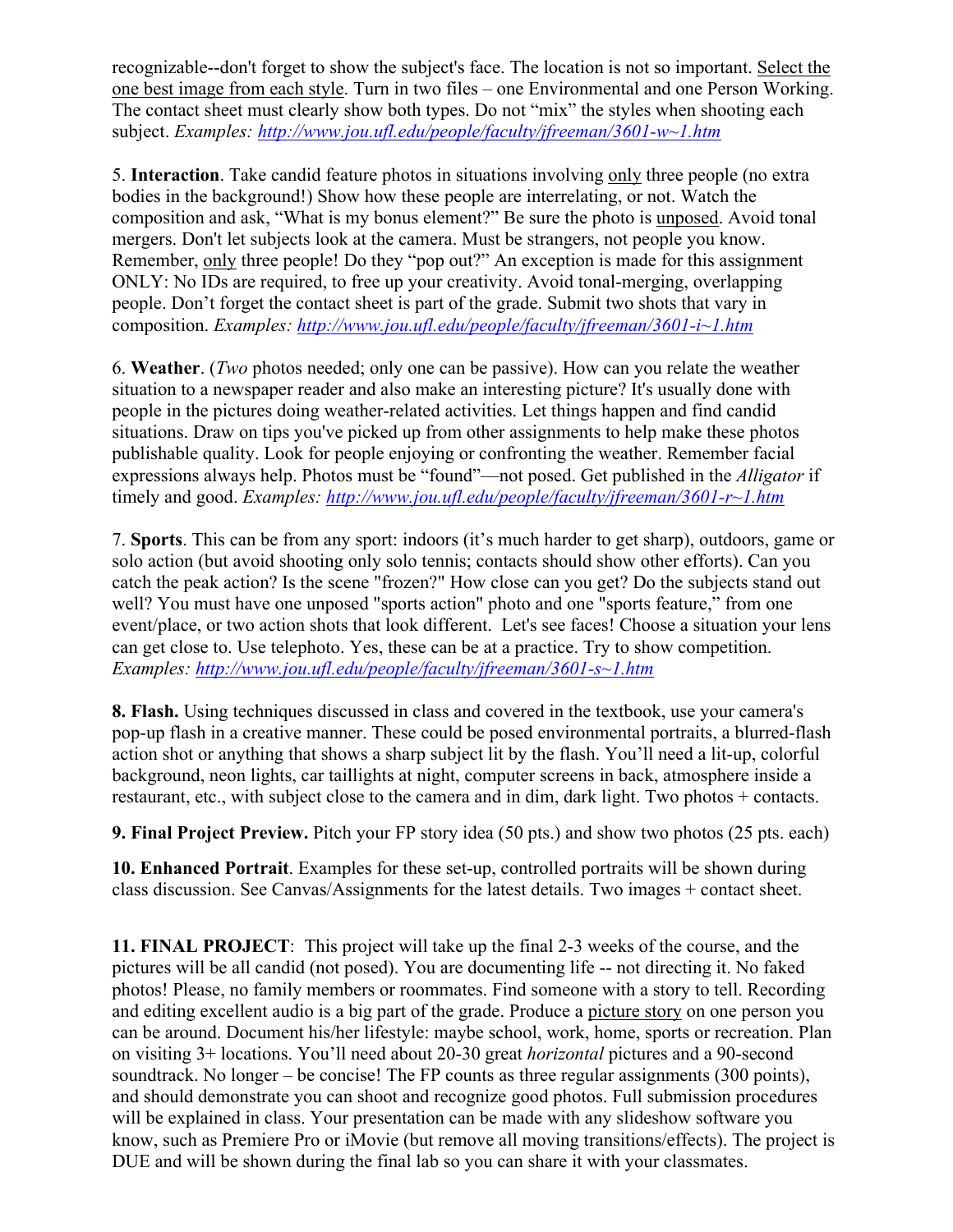#### **Jou3601/Photographic Journalism/Spring 2022**

Associate Professor John Freeman – [jfreeman@jou.ufl.edu](mailto:jfreeman@jou.ufl.edu)

# **Tentative Course Plan (Dates)**

------------------------------------------------------------------------------------------------------------------ Jan. 4: Syllabus, Triangle of Photography; enterprise, the ethics of take, make and fake Jan. 5: Lab: Student introductions; The Hearst Contest Jan. 6: The Three Big Tips explained, review ------------------------------------------------------------------------------------------------------------------ Jan. 11: Basic camera operations; Text Chapters #1-3, #9 Jan. 12: Lab: UF camera checkout, bring an SD card; explain practice assignment Jan. 13: Previous first-week photos; finish camera operations; catch-up; DSLR simulator ------------------------------------------------------------------------------------------------------------------ Jan. 18: "Through the Years" slideshow, UF/Hearst alumni success, PJ friends Jan. 19: Lab: Chapters 4-5 (Photoshop Demo); one "best photo" Practice shot due at end of lab Jan. 20: Discuss Assignment #1, DOF/Motion ------------------------------------------------------------------------------------------------------------------ Jan. 25: Discuss #2, Head Shots (natural daylight); Text Chapter 8 Jan. 26: Lab: Assignment #1, DOF/Motion, three photos, one contact sheet due at end of lab Jan. 27:  $\overline{Quiz \#1}$  – Timed quiz starting at 9:35 a.m. on Canvas. Use a computer. No meeting. ----------------------------------------------------------------------------------------------------------------- Feb. 1: Discuss #3, Quality of Light; composition, Text Chapters 8-9; Captions Feb. 2: Lab: Assignment #2, Head Shots, due Feb. 3: More Q of Light; Atlanta, Boston, Daytona, Memphis; Instagram ------------------------------------------------------------------------------------------------------------------ Feb. 8: Discuss #4, Environmental Portrait, Person Working Feb. 9: Lab: Assignment #3, Quality of Light, due Feb. 10: Annie Leibovitz slideshow, text pages 2 plus 166-169 ------------------------------------------------------------------------------------------------------------------ Feb. 15: Discuss #5, Interaction PPT Feb. 16: Lab: Assignment #4, Workers, due Feb. 17: Slideshow: Henri Cartier-Bresson, page 35 ------------------------------------------------------------------------------------------------------------------ Feb. 22: Discuss #6, Weather; review for test #2 Feb. 23: Lab: Assignment #5, Interaction, due Feb. 24: NPPA, daily job of photojournalists, Text Chapter 10; possible guest speaker ------------------------------------------------------------------------------------------------------------------ March 1: Discuss #7, Sports, review Chapter 1; page 36 March 2: Lab: Assignment #6, Weather, due March 3:  $\overline{Quiz \#2}$  -- Timed quiz starting at 9:35 a.m. on Canvas. Use a computer. No meeting. ------------------------------------------------------------------------------------------------------------------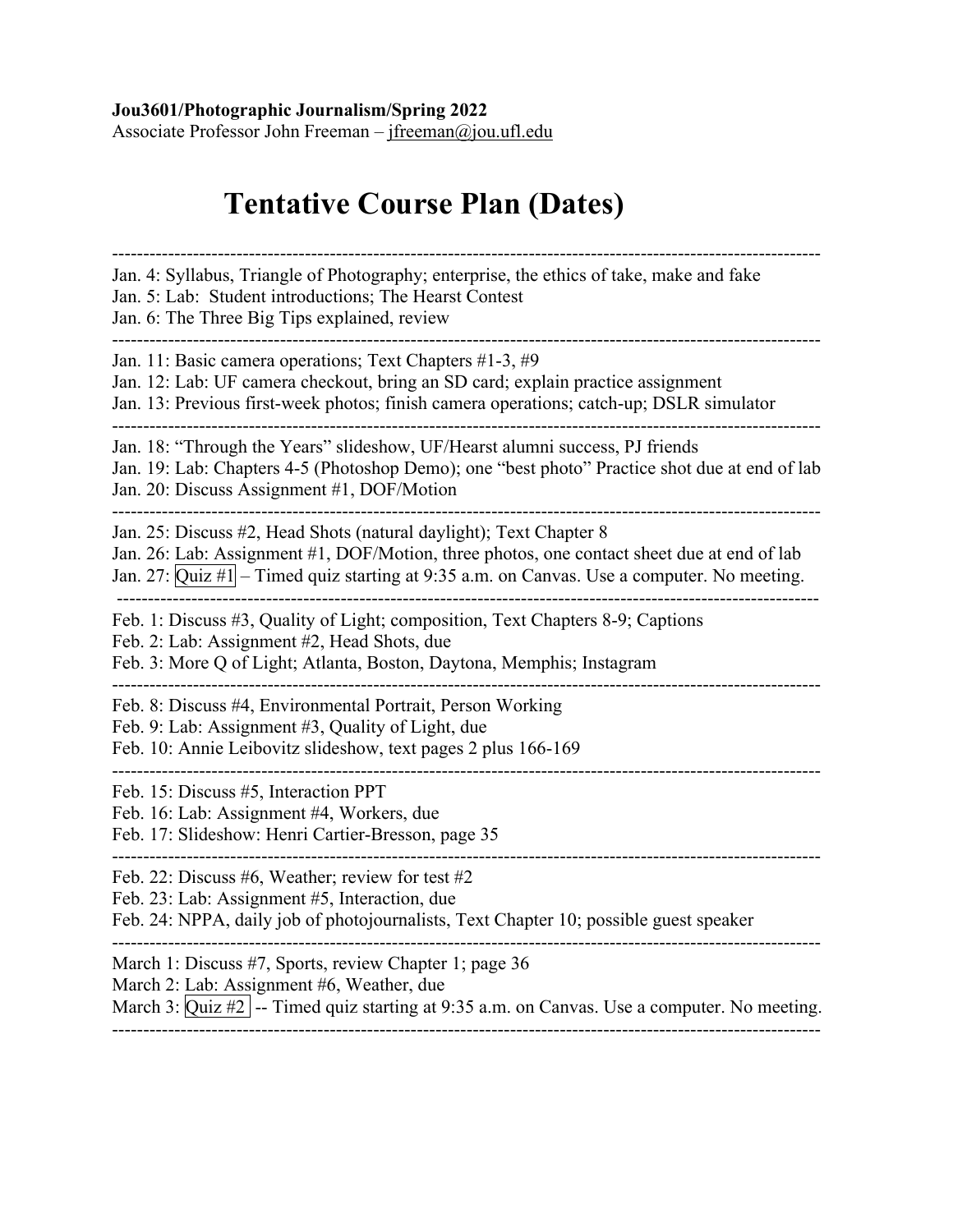| March 8: -- Spring Break, no class --<br>March 9: -- Spring Break, no class --<br>March 10: -- Spring Break, no class --                                                                                                                                                                                                                                                                                                                |  |
|-----------------------------------------------------------------------------------------------------------------------------------------------------------------------------------------------------------------------------------------------------------------------------------------------------------------------------------------------------------------------------------------------------------------------------------------|--|
| March 15: Discuss #8, Flash, strobe techniques, Text pages 146-151<br>March 16: Lab: Assignment #7, Sports, due<br>March 17: Discuss Final Project guidelines                                                                                                                                                                                                                                                                           |  |
| March 22: Discuss #9, Final Project Preview<br>March 23: Lab: Assignment #8, Flash, Due<br>March 24: W. Eugene Smith slideshow; Text page 197                                                                                                                                                                                                                                                                                           |  |
| March 29: Discuss #10, Enhanced Portraits; Photoillustrations, p. 100-109<br>March 30: Lab: Assignment #9 due, Preview of your Final Project $+ 2$ photos (100 points)<br>March 31: Digital Manipulation discussion, Text pages 112-113,                                                                                                                                                                                                |  |
| April 5: Historical Photos PPT discussion<br>April 6: Lab: Assignment #10, Enhanced Portraits, due<br>April 7: Wire Services discussion, page 198                                                                                                                                                                                                                                                                                       |  |
| April 12: National Geographic discussion<br>April 13: Lab: Review sound editing, Audacity; bring in images from final project for critique<br>April 14: Issues of Taste and Ethics - controversial photos                                                                                                                                                                                                                               |  |
| April 19: Quiz #3 Timed quiz starting at 9:35 a.m. on Canvas. Use a computer. No meeting.<br>April 20: Lab:<br>* Submit and show Final Project; it must be 100-percent ready before lab<br>* Return UF cameras to equipment room, Room G-020 Weimer Hall<br>* One optional resubmission due: Drop in Canvas/Resubmission, indicate assignment #<br>* Extra-credit links should be submitted as Assignment Comments, Canvas/Extra Credit |  |

### *\* Additional coursework required by graduate students taking this JOU3601 course:*

- 1. You need to do two final projects, the personality slideshow. Due on final class day.
- 2. You need to do a three-page, five-picture research paper detailing the job of a current photojournalist in the U.S.A. This is due the week before Spring Break, March 3. Your subject should be – in the interest of diversity in the profession – a woman or minority. More details and suggested interview questions will be furnished in a handout.